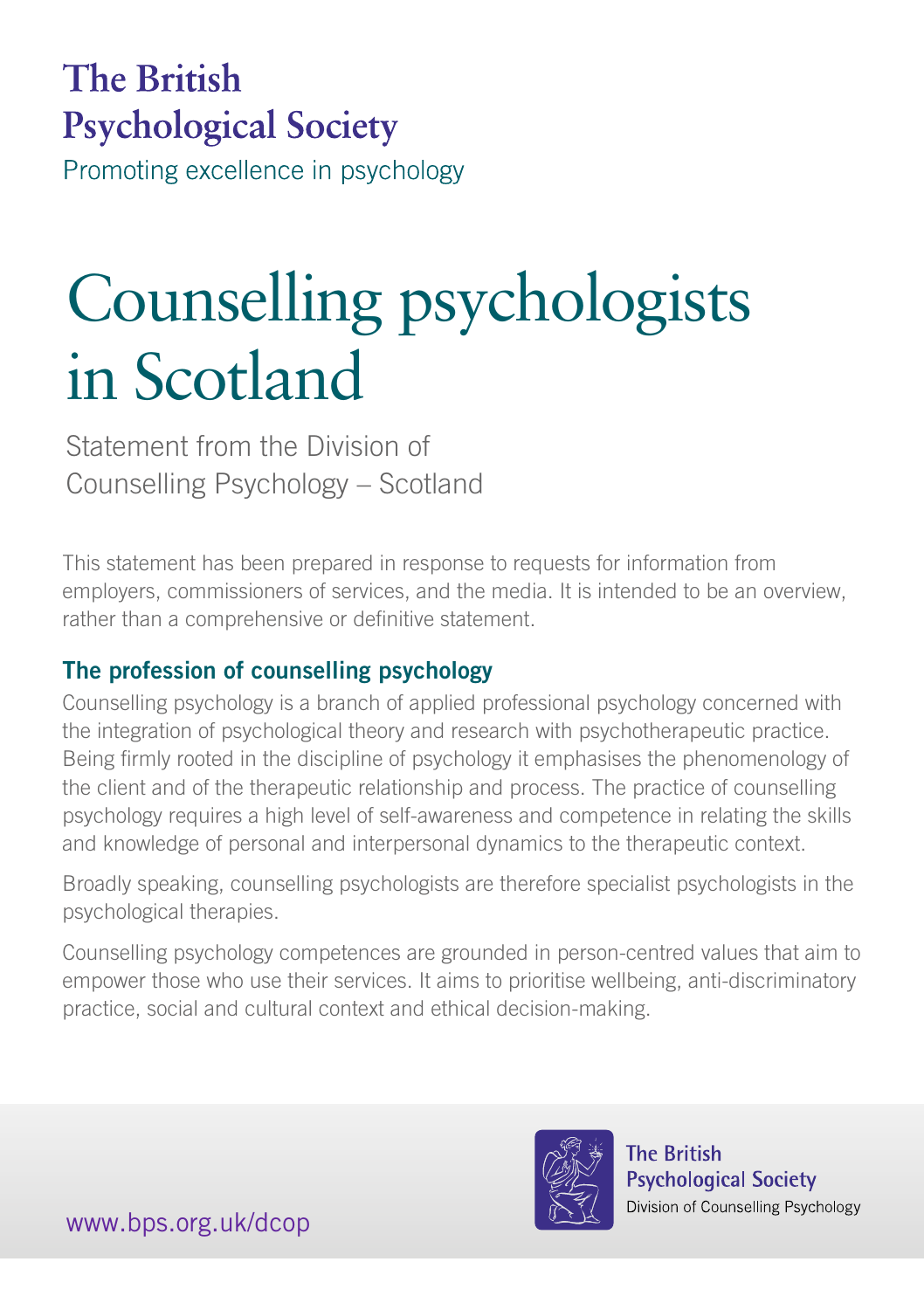#### Counselling psychology training

Professional training to doctoral level in Scotland can be undertaken either at the Counselling Psychology Programme at Glasgow Caledonian University or, by gaining the BPS Qualification in Counselling Psychology, via the 'Independent Route'. Both routes are accredited by the British Psychological Society (BPS) and approved by the Health and Care Professions Council (HCPC), and lead to the acquisition of equivalent competences.

#### There are two stages in training a counselling psychologist:

- 1. Graduate Basis for Chartered Membership, usually gained by having a BPSaccredited degree in psychology. This provides knowledge of the scientific discipline of psychology including human development, biological aspects of behaviour, cognitive and social psychology.
- 2. Three years full-time, or equivalent, post-graduate training and study at doctoral level. This involves training in two or more models of psychological therapy, which emphasise the therapeutic relationship plus ethical and professional considerations. It also covers training in research methods and skills; supervised placements and personal therapy.

#### Counselling psychology practice

Counselling psychologists are competent deliverers of evidence-based psychological therapy. Their training requires them to be competent to practice in at least two distinct psychological therapies, and to have an understanding of the application of the three major theories of therapy:

- cognitive-behavioural
- humanistic
- psychodynamic

They are accordingly in a strong position to respond appropriately and flexibly to the therapeutic needs of specific clients and/or contexts.

Counselling psychology competences include:

- Assessment, including assessment of mental health needs and risk assessment.
- Formulation; i.e. a psychological explanation of the genesis and maintenance of psychological problems
- Planning and implementation of therapy
- Report writing and record keeping
- Evaluation of the outcome of therapy
- Supervision and training of other applied psychologists and related professionals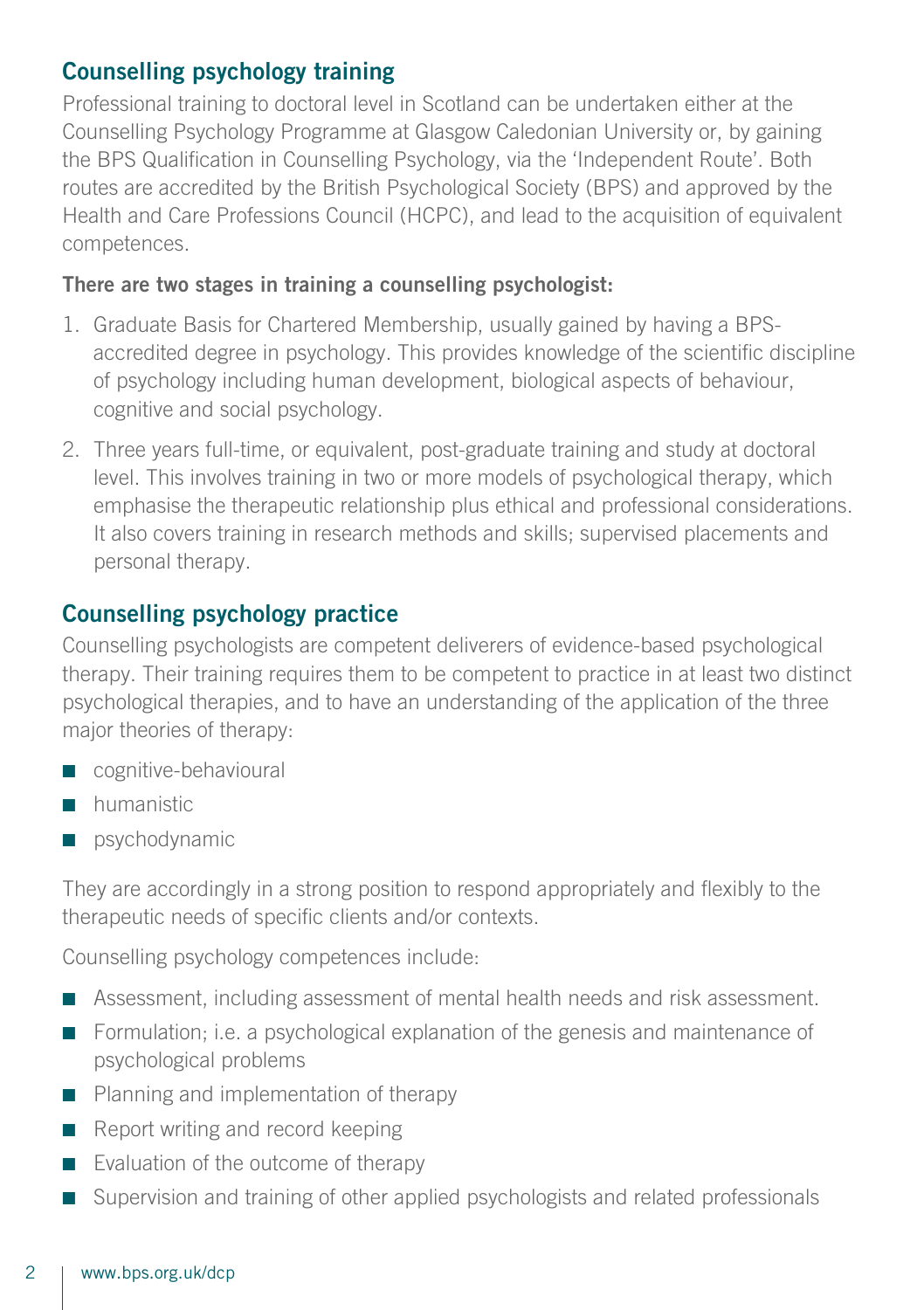- Multidisciplinary teamwork and team facilitation
- Service and organisational development
- Audit and evaluation
- Research and development
- Management of services

All practicing counselling psychologists must be registered with the Health and Care Professions Council and abide by the HCPC Standards of Proficiency for Practitioner Psychologists. Counselling psychologists, who are chartered through the BPS, are also bound by the BPS Code of Ethics and Conduct.

Counselling psychologists' competences are defined by the HCPC Standards of Proficiency for Practitioner Psychologists. These overlap to a significant degree with those of other practitioner psychologists.

Counselling psychology competences are maintained by supervision of therapeutic practice and continuing professional development.

Because of their philosophy and approach to practice, individual counselling psychologists may differ in terms of their specialist interests and knowledge, and in their experience in working in particular therapeutic contexts and with specific client groups.

#### Clients with whom counselling psychologists work

Counselling psychologists work therapeutically with clients who may experience a variety of problems and life issues, such as anxiety, depression, eating disorders, post-traumatic stress, psychosis, the effects of childhood sexual abuse, relationship problems, self-esteem problems, complex grief, etc. Direct client work may be provided to individuals, couples, families or groups according to the particular training and experience of the counselling psychologist.

#### Settings in which counselling psychologists work

Counselling psychologists work in a variety of settings that include:

- NHS services, such as Primary Care and Community Mental Health Teams, as well as specialist services where psychological services are offered. These include services for eating disorders; drug misuse services; services for child and family, older adults, palliative care and those with learning disabilities. In the NHS in Scotland, and the rest of the UK, counselling psychologists are employed at all levels of seniority, from band 7 through to consultant grade and heads of psychology. Most health boards employ counselling psychologists.
- Other settings include independent practice; employee assistance programmes; social work services; forensic services; voluntary organisations; occupational health services; student counselling services, and cancer care organisations.